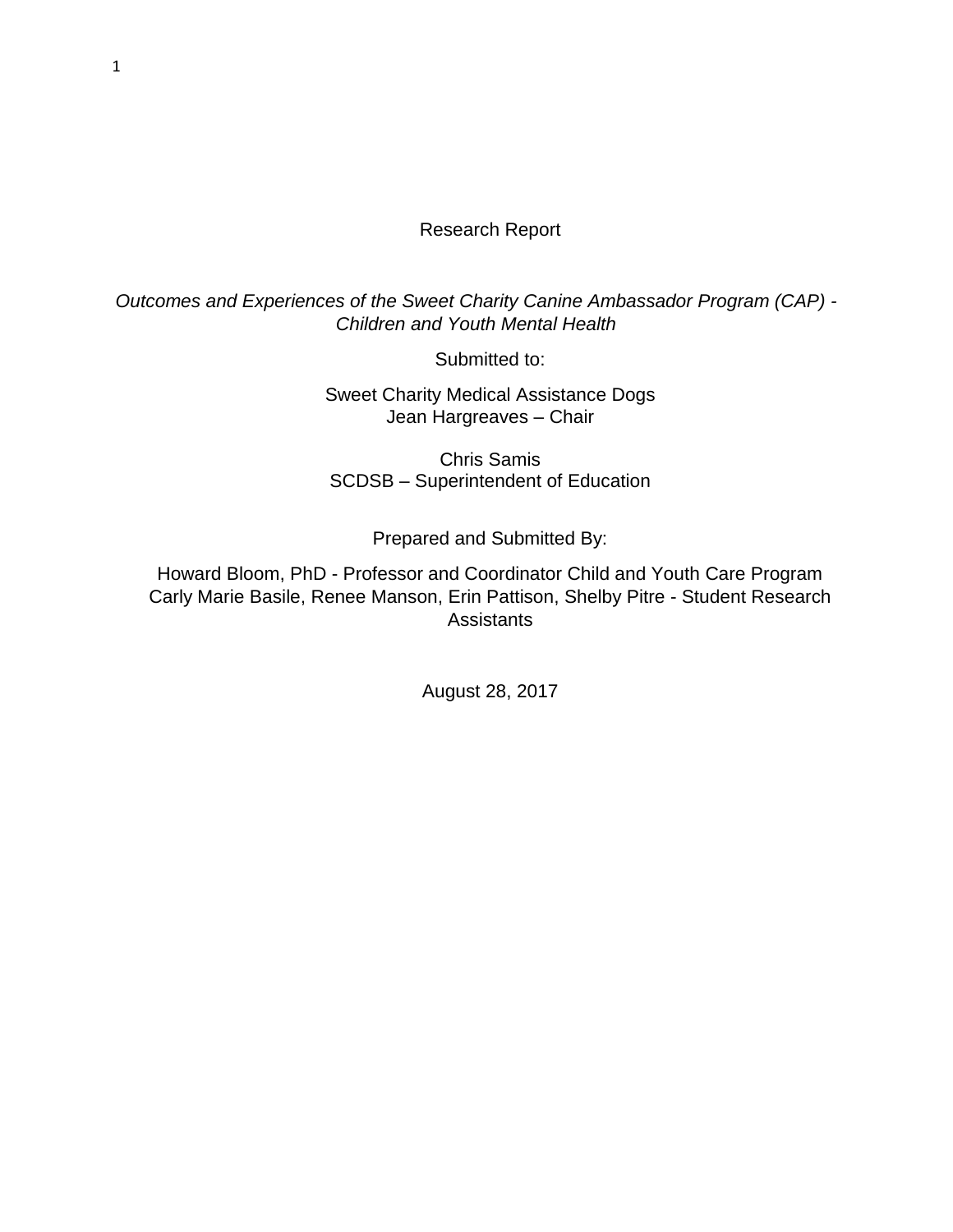### **Executive Summary**

In June 2017, 38 students, teachers, staff and parents/guardians from three Simcoe County District School Board (SCDSB) schools, who offered the Sweet Charity Canine Ambassador Program (CAP), voluntarily participated in a focus group to explore the outcomes and experiences of the CAP program that was offered in their school. In addition, researchers met with the school administrators and school staff (who trained as Sweet Charity Canine Ambassador handlers) to learn about their experiences of the Sweet Charity CAP program.

The data collected was used to address the following research and policy questions:

- 1. What are the essential components of the Sweet Charity program?
- 2. How does the Sweet Charity program impact participant experience?
- 3. How does the presence of Sweet Charity dogs impact the school and community climate?

From an analysis of the data collected from the 3 focus groups and 5 interviews, 4 overarching themes emerged from the qualitative data collected. To envision these themes, a rigorous framework for qualitative analysis was applied whereby the researcher analyzed the data through a familiarization of the data, identification of a thematic framework, indexing of the data, charting of themes and mapping and interpretation.

# **1. Positive Students Experience**

- o Students liked the CAP program.
- o The CAP program appeared to have a positive impact on individual students in unique ways at each of the schools that took part in the focus groups.
- $\circ$  The use of the CAP program impacted individuals in ways such as spending time with the dog as a reinforcement for pro-social behaviour and to teach and encourage self-regulation skills.
- o Students expressed that the dogs were helpful in several ways, including creating a welcoming environment in their school and increasing student use of the services that the dogs supported, improving communication between students and staff, reducing student anxiety, mood and stress, reducing student problem behaviour, helping improve focus and ability to get work done.
- o Students felt that the program helped to teach responsibility.

# **2. Positive Staff Experience**

- o Staff liked the Sweet Charity CAP program.
- o Staff reported that the CAP program advanced a welcoming and calm environment in their school.
- o Improved communication between students and staff and staff with staff.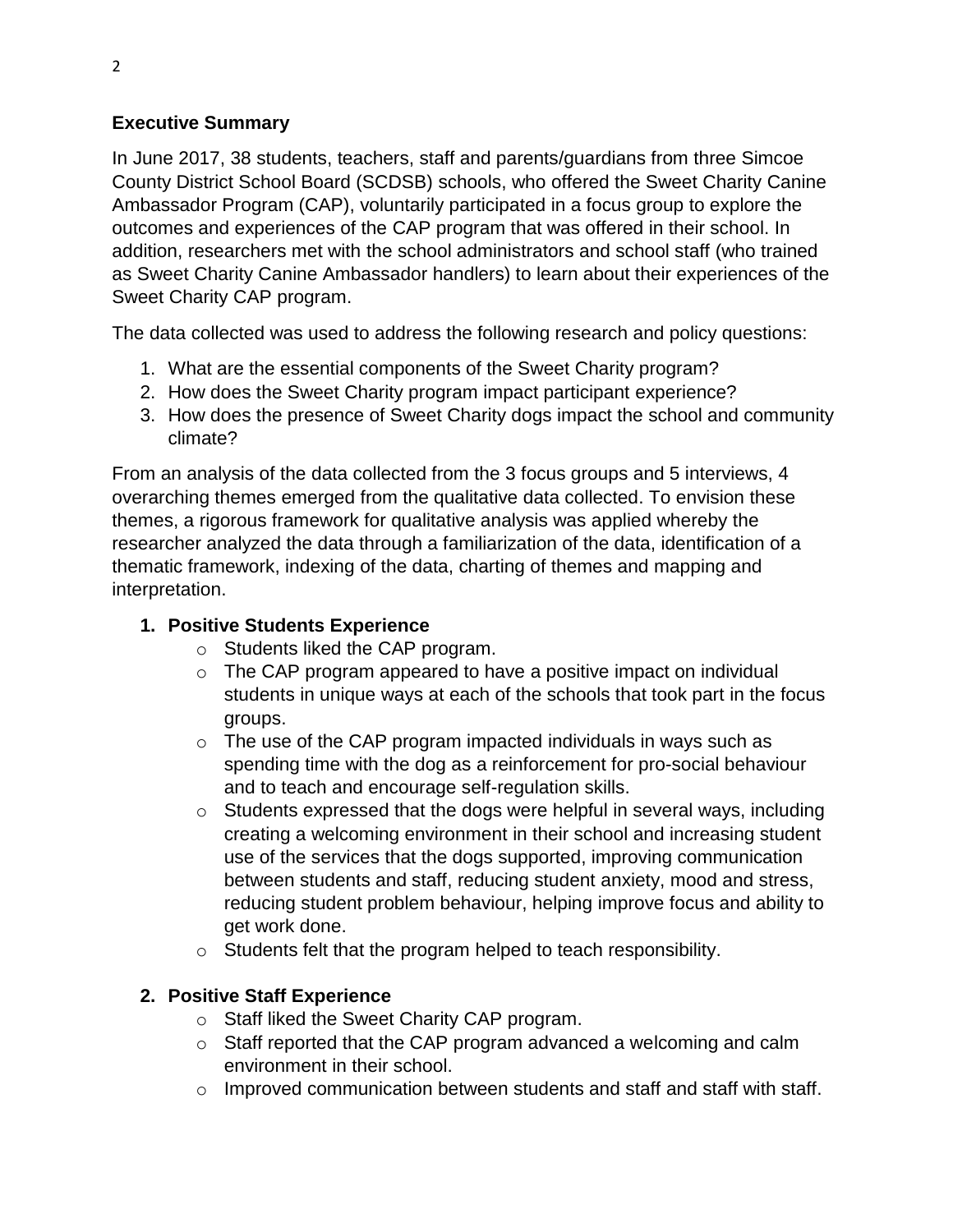- o Staff reported that the CAP program appeared to reduce student anxiety and stress, improve mood, and was used as a proactive tool to reduce student problem behaviour and interpersonal conflict.
- o Staff reported that the CAP program helped improve focus and ability to get work done in class and at the library.

### **3. Engaged School Community**

- $\circ$  The program had a positive impact on the school community as a whole.
- o Staff, students and parents reported that the CAP program was good for the school community.
- o Staff expressed that the CAP dogs had a calming effect on the school.

# **4. CAP Handler/Dog Experience**

- o CAP handlers liked the CAP program
- o They reported that they felt supported by Sweet Charity and the professional training they offered.
- $\circ$  They felt that support from their administrators was instrumental to the program success.
- o Challenges to the Sweet Charity Ambassador Dog program were also identified, including student and staff dog allergies, student and staff dog fears, and dog hygiene.
- o Staff also reported that they had to devote a considerable amount of time to complete the required program training and to ensure that their dog was cared for when at work with the staff.

Through an analysis of the data, it appears that the CAP program had a positive impact on students' experience, staff engagement and experience, and impacted the school community in a positive way. In addition the CAP program appears to have had a positive impact on child and youth mental health of those students who are involved in the program.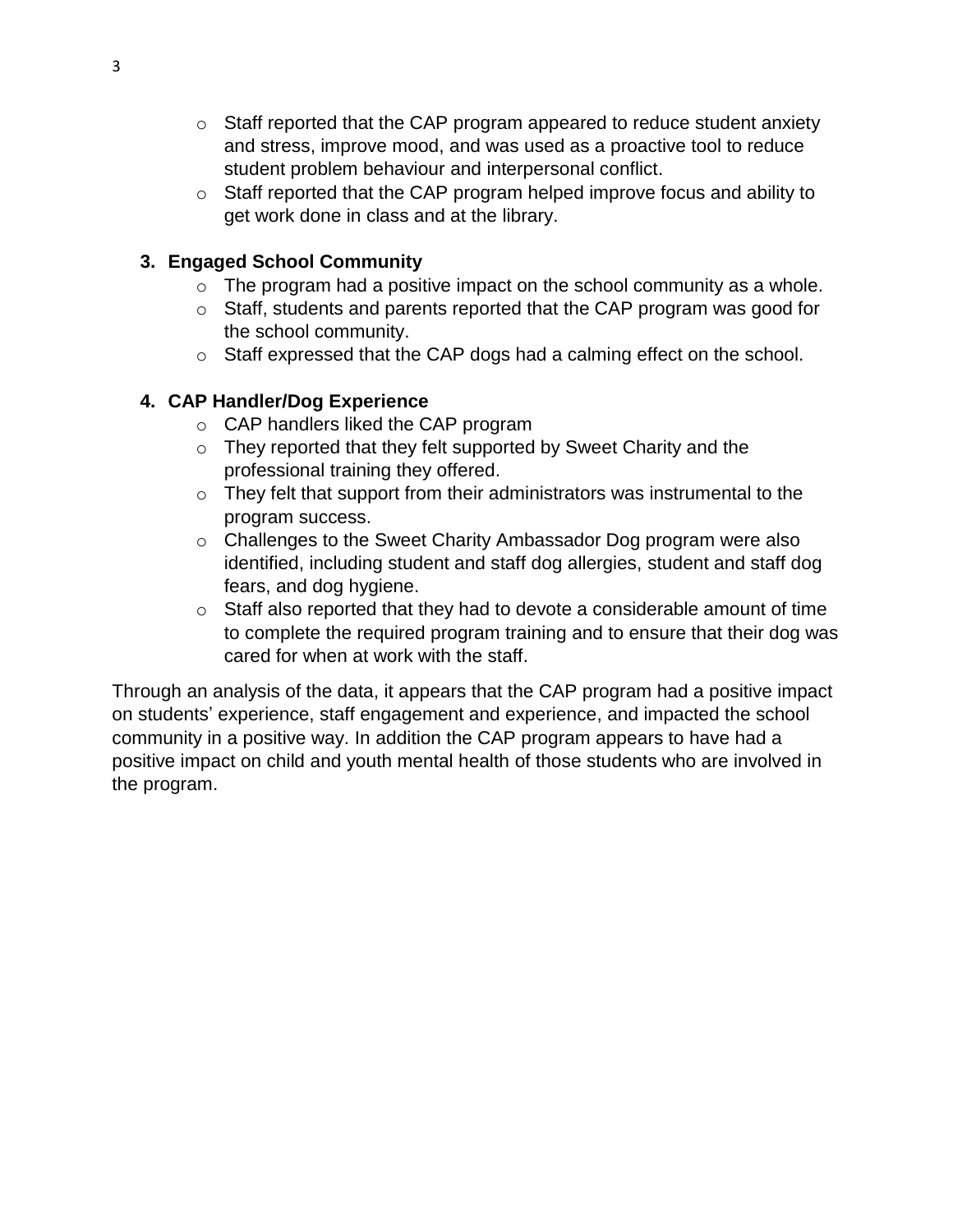### **Background**

The purpose of this report is to explore the outcomes and experiences of the Sweet Charity Canine Ambassador Program (CAP) as this may relate to Children and Youth Mental Health. Sweet Charity exists to train dogs to help people who need them. The organization has three core programs. The Diabetes Alert Dog Program, the Diabetes Support Dog Program and the Canine Ambassador Program. This research is focused on the Canine Ambassador Program.

The Canine Ambassador Program (CAP) in the school setting is established when a school administrator is supportive of a school staff member who has a suitable pet dog and invites them to be vetted and trained by Sweet Charity to provide emotional support in the safety of the particular school. According to Sweet Charity, the ambassador teams promote positive socialization and calm interactions with a goal of promoting well-being and positive mental health.

Sweet Charity received an Ontario Trillium Foundation grant to seed the growth and development of their programs. Sweet Charity contracted with Georgian College's Centre for Applied Research (CARI) and researcher, Dr. Howard Bloom and a team of Child and Youth Care students, to learn about the experiences and outcomes of their program as it impacts children and youth mental health.

#### **Methodology**

This applied research project involved three data collection activities:

1. A literature review and environmental scan of animal-assisted wellness interventions appropriate for use in community, secondary and elementary schools. A bibliography of this literature, with brief annotations, is included at the end of this report (Appendix 1). Overall, the reviewed literature suggests efficacy in a variety of animal assisted therapeutic interventions to address mental health and wellness, and that human-animal therapeutic interventions are appropriate in a variety of milieu.

2. Semi-structured interviews with key stakeholders were conducted by Dr. Howard Bloom who met, at the end of the program, with the administrator and CAP dog handler at each focus group school. Interviews were audio recorded and transcribed for analysis.

3. Focus groups with additional volunteer stakeholders were conducted by Dr. Howard Bloom at the end of the program. Participants included staff, teachers, administrators, students, and parents/guardians of students in the school. These focus groups were audio recorded and transcribed. In addition, the focus group discussions were captured using an infographic collage process. An infographic is a visual display of information that is presented in a way that communicates a story about data. These infographics represent a succinct synthesis of thematic findings while honouring the voices of participants in an integrated way. Image 1 Image 2 and Image 3 are the infographic collages from each of the three focus groups.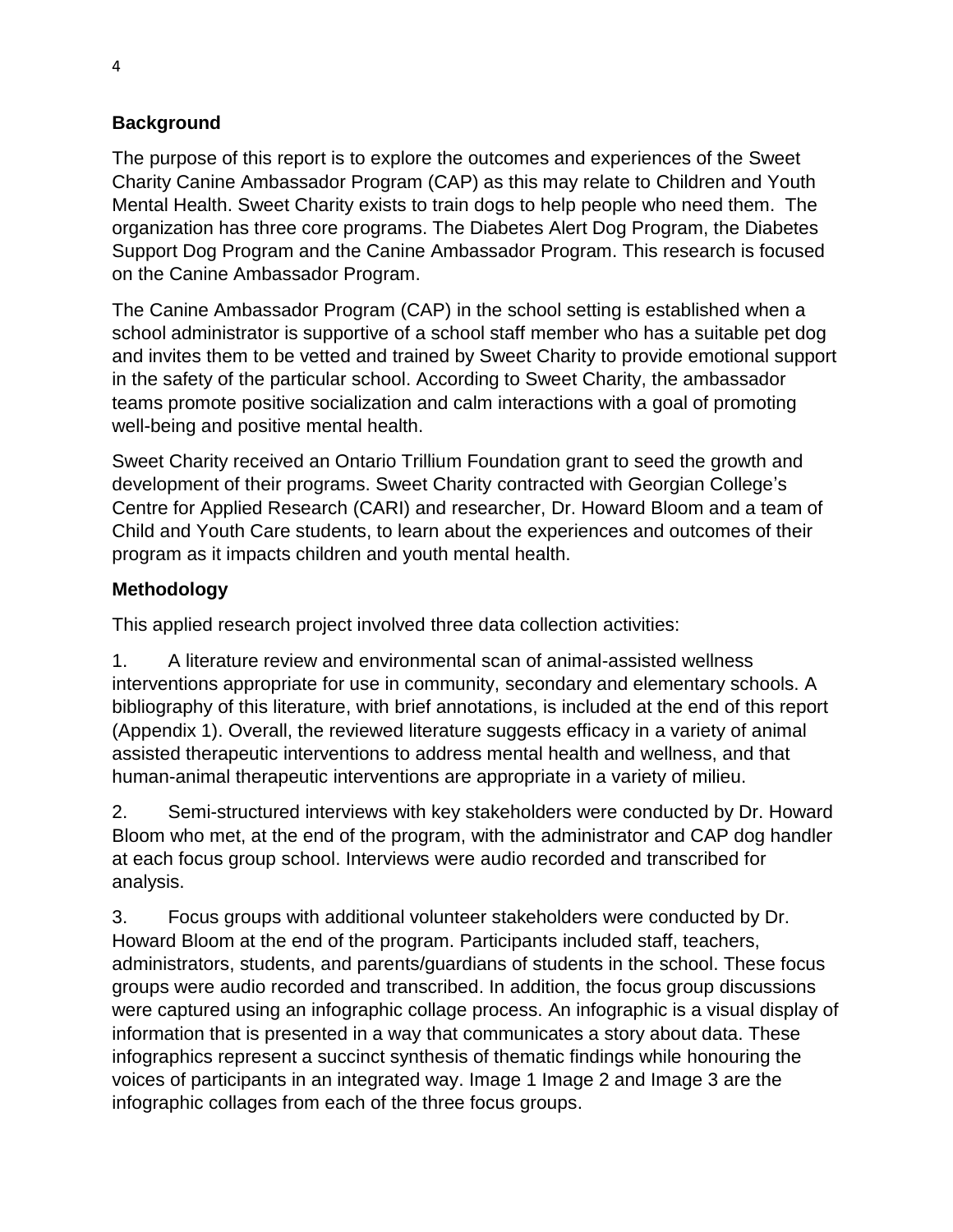### **Research Process**

*Semi-structured Interviews:*

5 - 15-20 minute interviews were conducted with a school administrator and CAP dog handlers at each of the three schools that participated in study. These interviews were recorded and transcribed for analysis. At these interviews the following open-ended conversation questions or prompts were posed:

- Tell us about how the Sweet Charity Ambassador program was conceived/how did you get involved.
- Tell us about your experiences implementing the Sweet Charity Ambassador Program in your school/organization.
- In your opinion, describe how the program impacted:
	- The students at your school The staff at your school The students outside of your department at your school The well-being of the students at your school
- Tell us about the benefits of the program
- Tell us about ways to improve the program
- Talk about other aspects of the program that you think we should know about?
- Describe what would help make the program better if it were run in your school again?

# *Analysis of the Semi-structured Interviews:*

Overall, Sweet Charity CAP handlers and school administrators at the schools were infavour and supportive of the CAP program. The CAP dog handlers appeared to serve as champions of the CAP team at their schools. The stakeholders interviewed described a variety of positive impacts of the program on individual students, staff, and classrooms and on the school community. For example, interviewees reported that the CAP dogs:

- Facilitated students coming to and using the dog-supported services by creating a welcoming environment in the school. Students "sought out the dogs in their respective schools. Students checked in and asked when and where the dogs would be."
- Made students feel more comfortable and less anxious, and that the dogs helped students talk openly with the handlers about feelings, thoughts and ideas.
- Impacted student behaviour as "quite often we have students that can get off task easily, and when they see (the dog) they (the dogs) calm them down."
- Used the program as a reward or behavioral reinforcement for some of the students that have a hard time functioning in the regular classroom. " If a student is in a bad mood, as soon as she sees (the dog), her mood changes directly."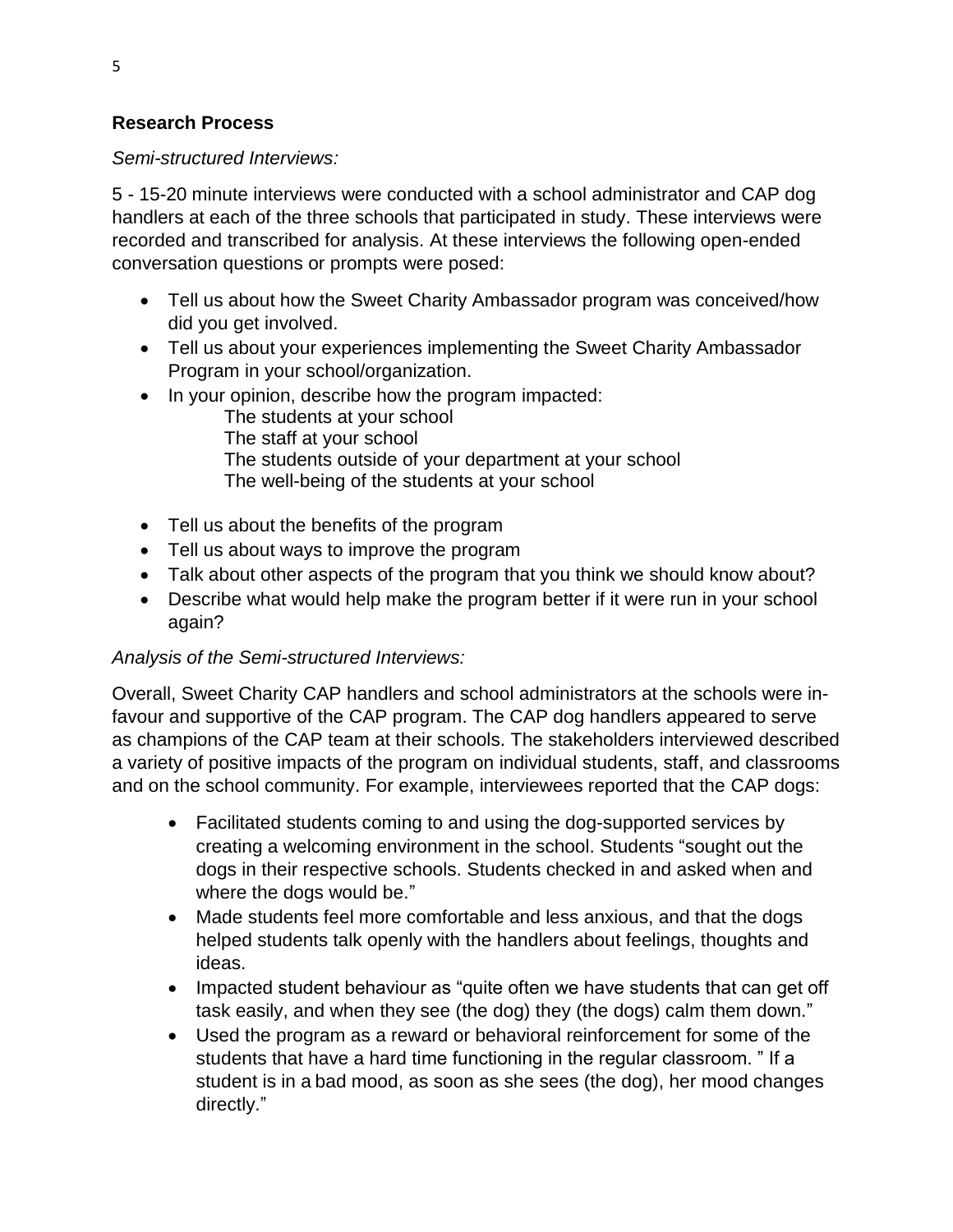- Helped defuse situations that could become volatile, such as helping a student de-escalate during or after a conflict. For example "quite often if kids escalate the Principal and Vice-Principal will say let's go to the library (where the CAP dog resides) and let's calm down for a bit."
- Helped the student deal with "emotional issues such as a death in family, stress or peer conflict."
- The CAP dog is having a positive impact on staff at the school. One CAP dog handler reported that "I have staff show up, that I haven't seen. And I'll step out for a second and when I come in there's a staff on the floor with the CAP dog. They spend their minute, 2 minutes to just re-direct themselves and calm down. I'm going to say I have 10 staff a week visit just to see her, even the Vice Principal is finding her very therapeutic".
- The CAP dogs reportedly were having "a calming effect on the school community."

The dog handlers also described the positive impact that the dogs had outside of their designated areas in the schools. For instance, they reported that CAP dogs:

- Were used to help moderate behaviours and conflict.
- Had a "positive impact on de-escalating escalating behaviours of students who are on the autism spectrum and who sometime become agitated".

In general, the handlers and administrators noted that the dogs positively impacted their school experiences whether they were situated in their designated locations or elsewhere in the school.

Stakeholders also described challenges related to the Ambassador Dog program, and the dogs themselves. Dog-specific challenges, likely to be inherent in any dog-assisted program included:

 Student and staff allergies to dogs or fears of dogs. However, given this challenge, school administrators and staff noted that that solutions to this problem were easily found.

Program-specific challenges included:

• Balancing the time required by handlers to complete their training and their dogs' training, with the need to have well-trained staff and dogs in schools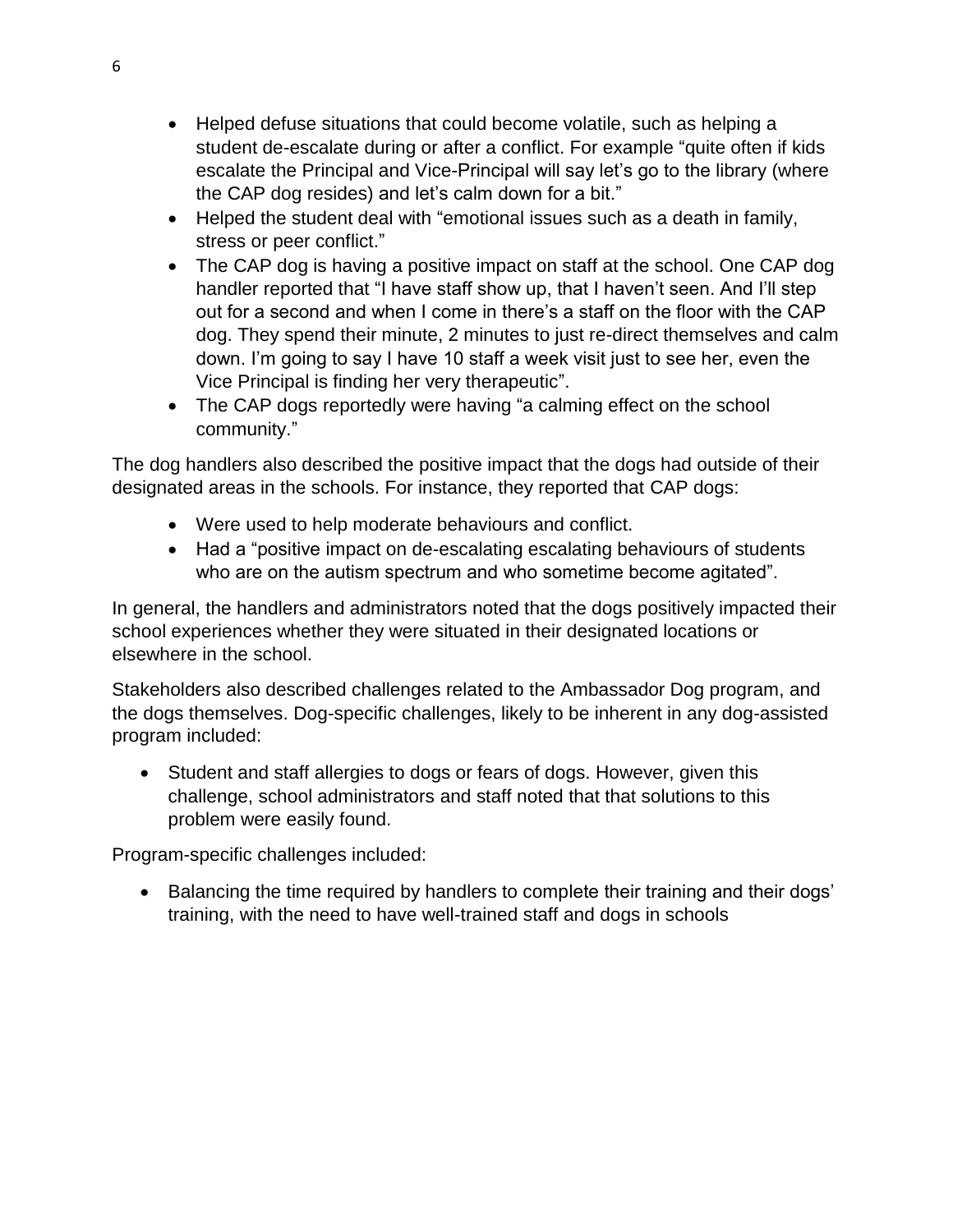### *Focus Groups*

2 Elementary and 1 Secondary School participated in the focus groups. These schools were identified as CAP schools by school administrators, and the school principals agreed to participate in the study. Using posters and letters of invitation, participants were invited to the voluntary focus groups. Participants included (30) students, teachers, staff and parent/guardian participants. Each focus group was scheduled for 45 minutes.

At these focus groups, the following open-ended conversation questions or prompts were posed:

- Tell us about your experiences with the Sweet Charity Canine Ambassador Program at your school
- In your opinion, describe how the program impacted:
	- The students at your school.
	- The staff at your school.
	- Tell us about the benefits of the program.
	- Tell us about any challenges related to the program.
- Tell us about ideas to make the program better.
- Describe some of the outcomes you experienced as a result of the program.

In addition to the audio recordings, the focus group discussions were captured using an infographic collage process. An infographic artist created a visual display of information to represent the focus group discussion in a way that communicates a story about the data. These infographics represent a succinct synthesis of thematic findings while honoring the voices of participants in an integrated way. Image 1, Image 2. and Image 3. Represent the infographic for each of the focus groups held.

### *Analysis of the Focus Group Data:*

Overall, the participants of the focus groups were very positive about the CAP program in their respective schools.

# **Students**

- Students look forward to seeing the dog in their school
- Students talked about opening up and talking more in class when the dog was present
- Students talked about wanting to be at school and not skip classes when the dog was in class.
- Students talked about how the dogs were encouraging them to be mindful of their environment and clean up the class so the dog could come in safely.
- Students talked about how the dogs reduced their anxiety in class.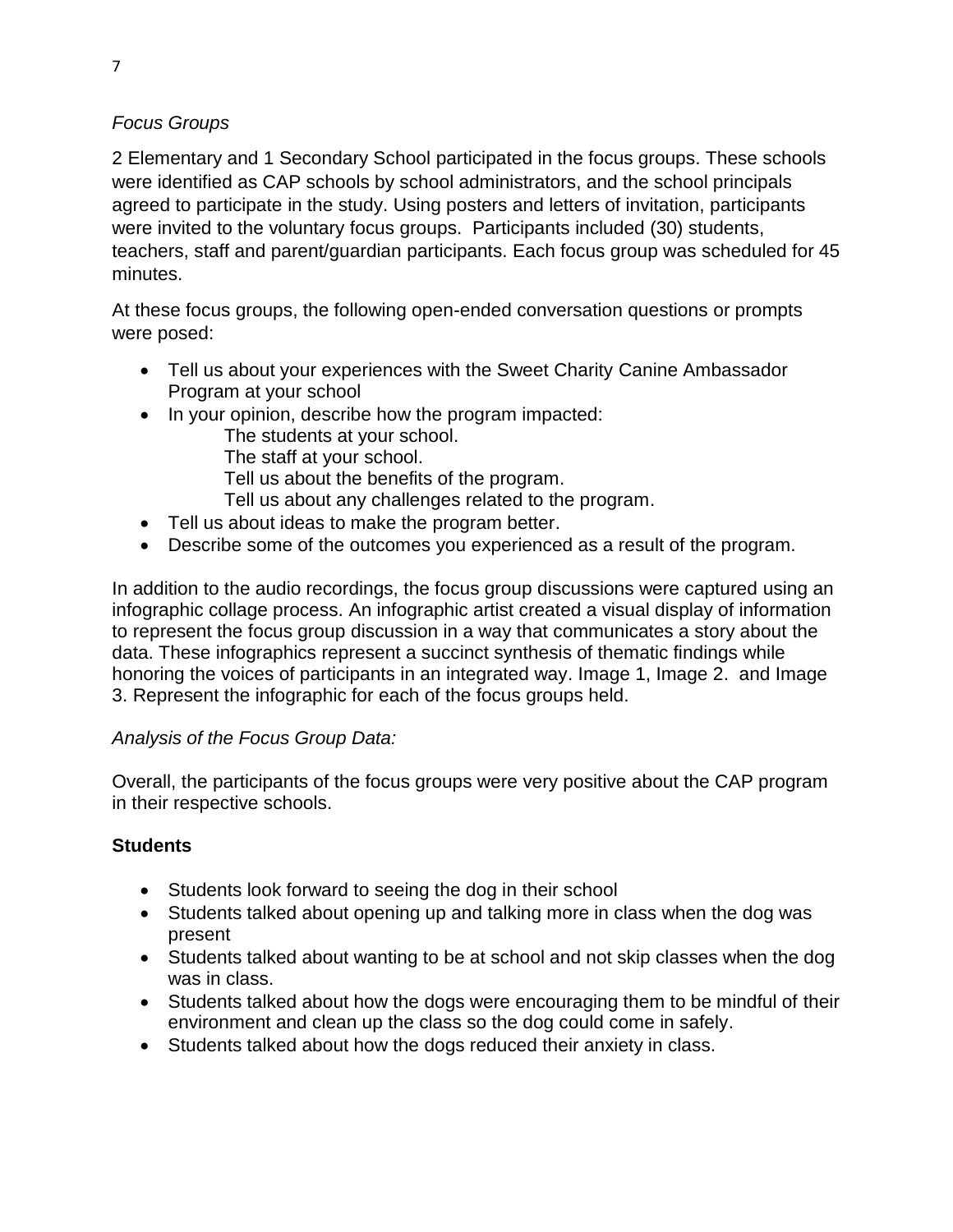#### **Staff**

- Staff expressed that the dogs opened conversations between staff and students.
- Reduced conflict
- Helped them meet and talk with students whom they normally would not connect with.
- Improved attendance in classes when the dog was present.
- There was a sense of pride that the dogs were in the school.
- Kids were seeking out the dogs when they needed them.
- When the dog is present in class the classroom is often quieter
- The dogs are used as the "Band-Aid" in that "when the kid who is having a hard time sees the dog it changes their demeanor from sad to happy."

### **Community**

- The students and staff remarked that the CAP dogs brought happiness and comfort to the school.
- Helped reduce stress for everyone.
- Created a positive environment.
- At one school the CAP dog was voted Prom King.

The following are the infographic recordings of the three focus groups. These tell the story of the CAP programs in each school. They capture themes through student, staff and parent voice.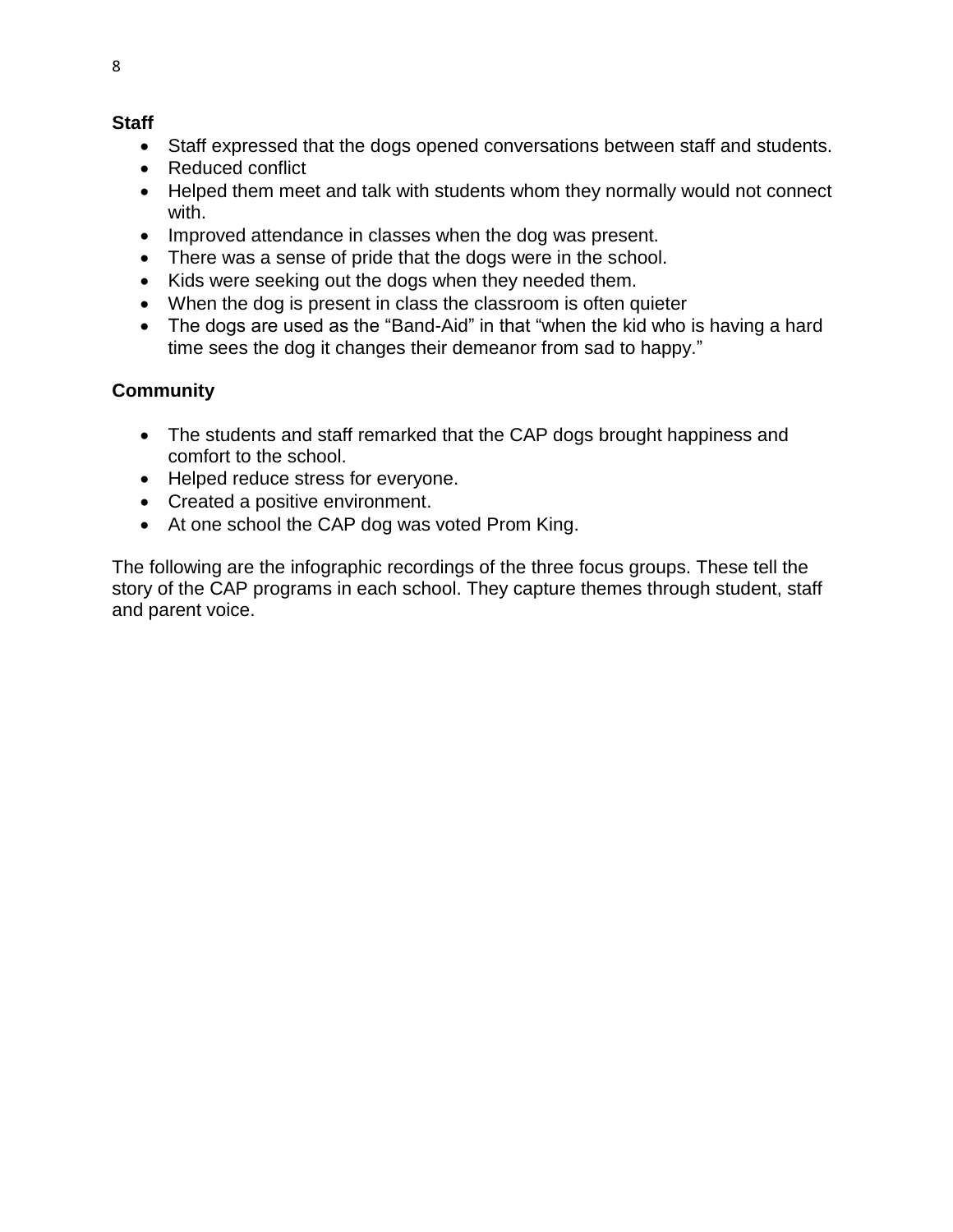

Image 1 – Infographic Focus Group 1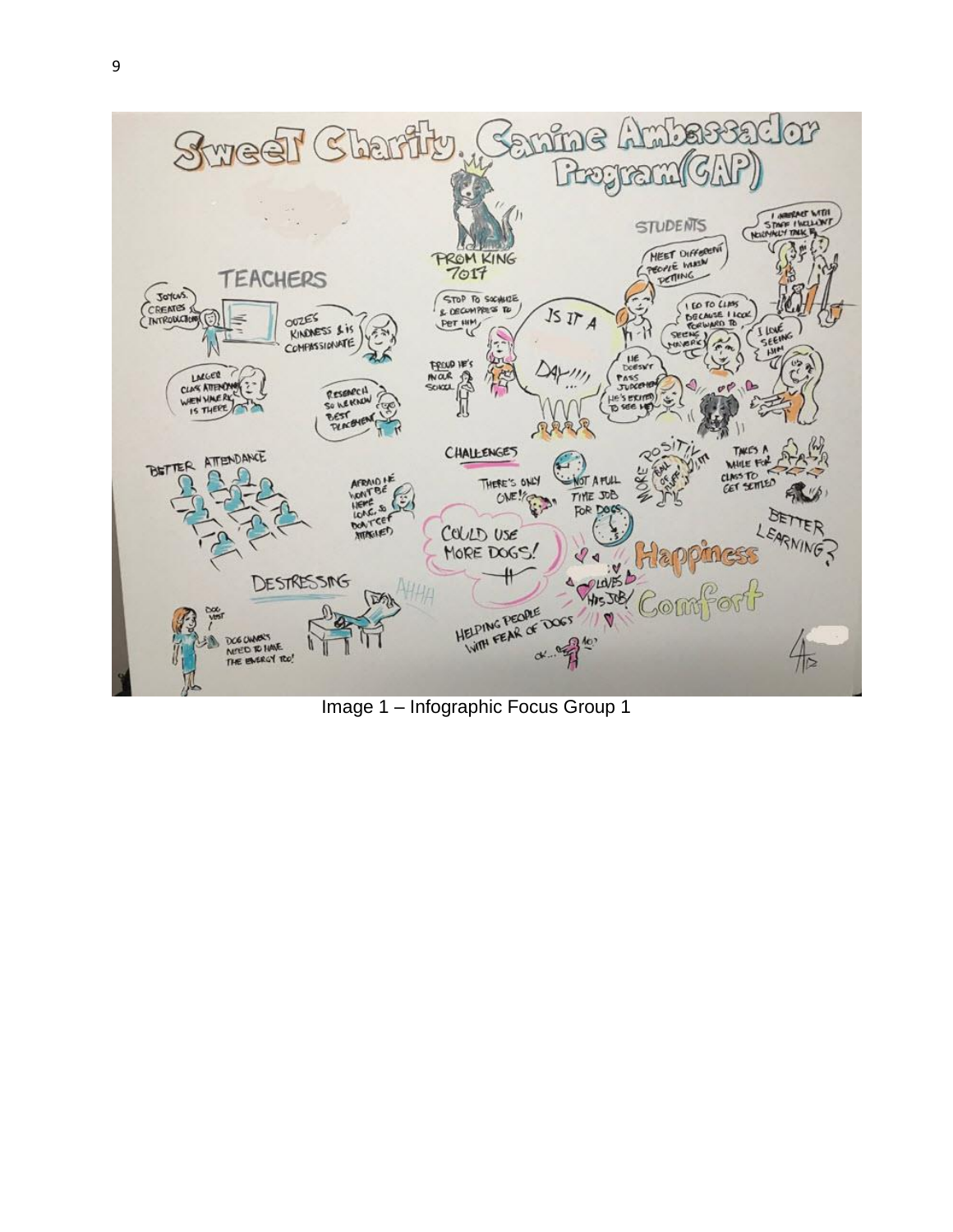

Image 2. – Infographic Focus Group 2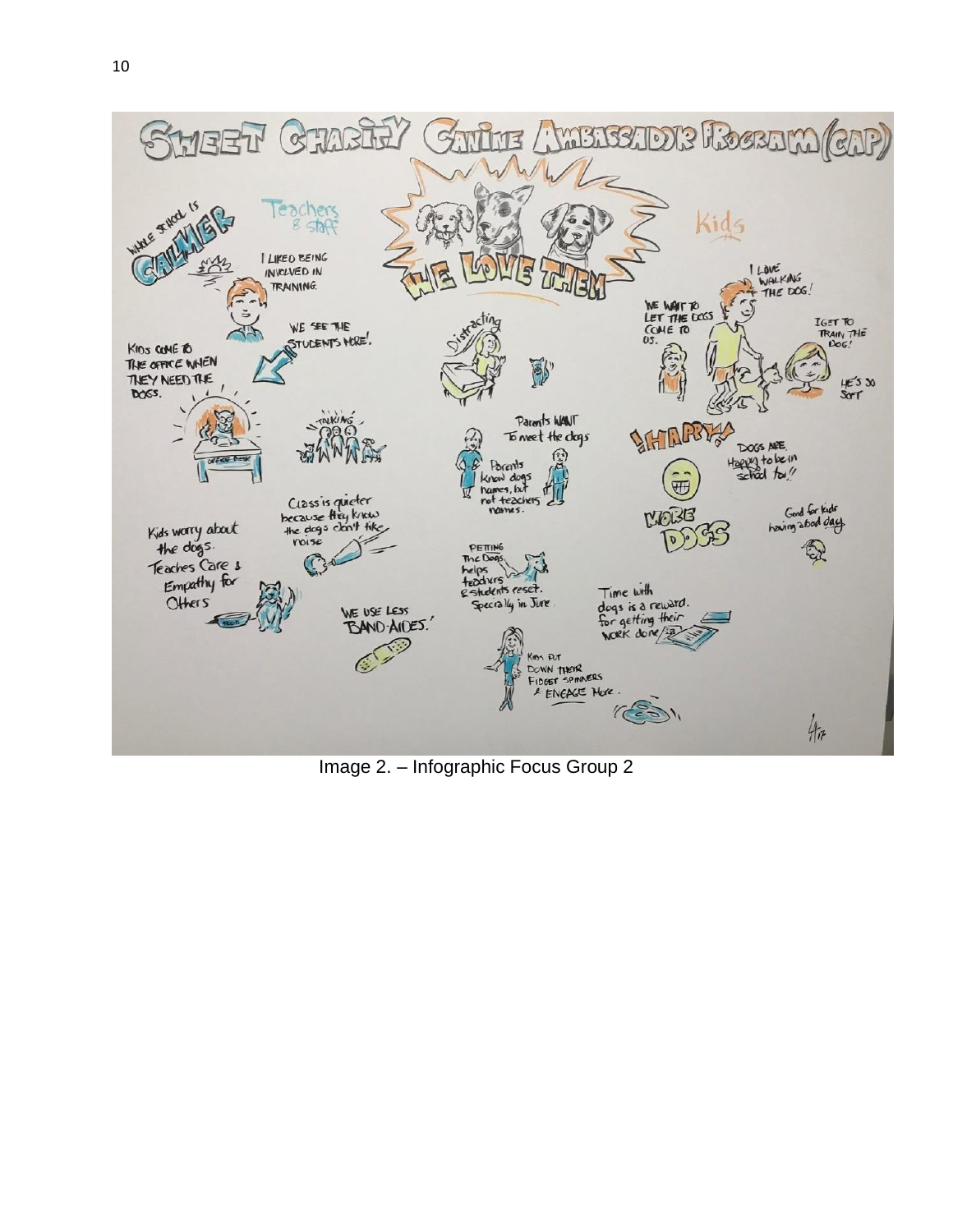

Image 3. Infographic Focus Group 3

 $447$ 

Students and staff offered the following suggestions for improving the Ambassador Dog program:

- Have more dogs in each school, but not too many dogs to avoid the program becoming chaotic and too many days would be too demanding on the dog;
- Have dogs at school more frequently (e.g., "More than 1 day a week.")
- Allow students more time with the dogs.